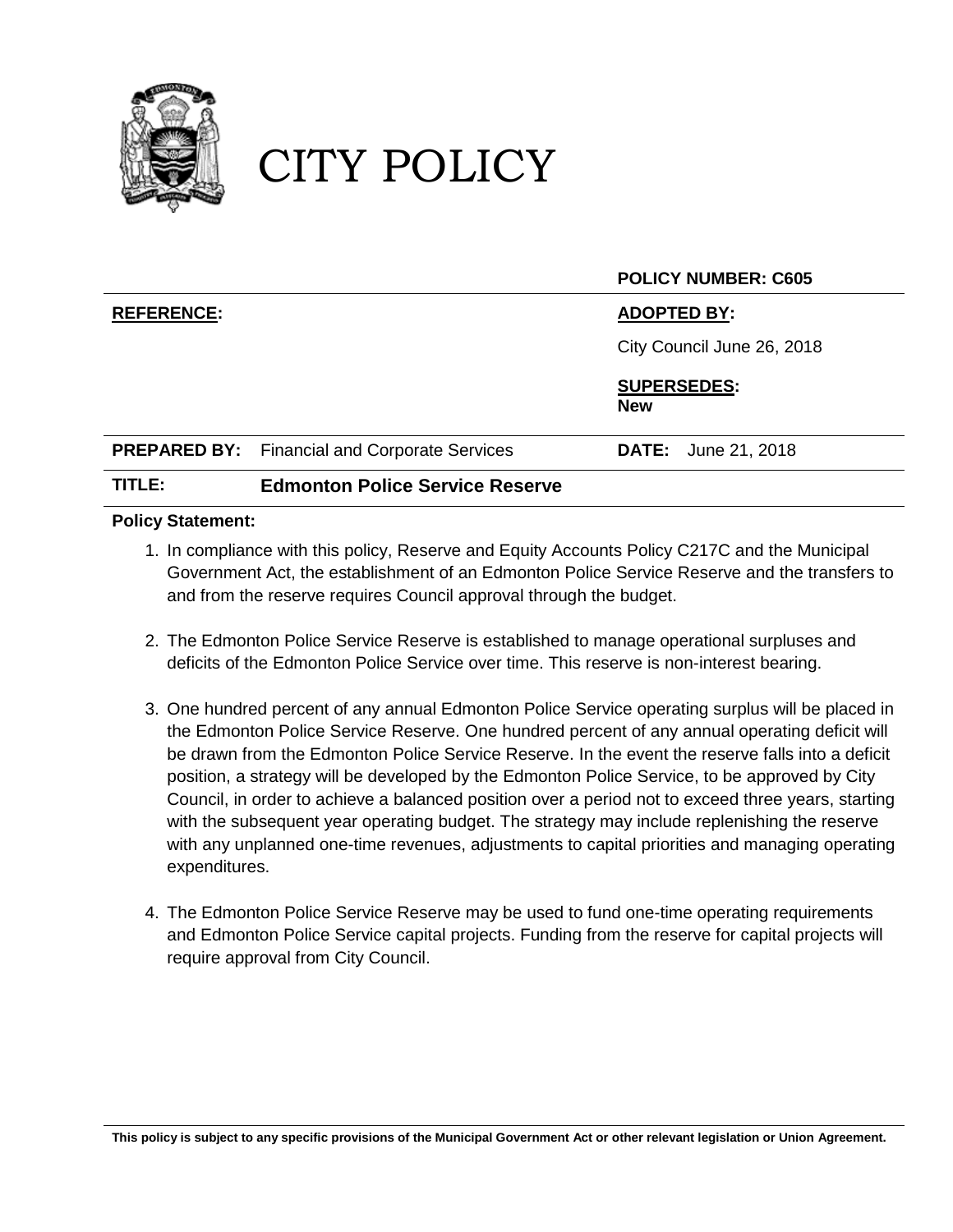

## CITY POLICY

**POLICY NUMBER: C605**

| <b>AUTHORITY:</b> | City Council                           | <b>EFFECTIVE DATE:</b> June 26, 2018 |  |
|-------------------|----------------------------------------|--------------------------------------|--|
| TITLE:            | <b>Edmonton Police Service Reserve</b> |                                      |  |

**PAGE: Page 2 of 2**

- 5. The Edmonton Police Service Reserve balance, as well as establishment or review of the minimum balance, will be reviewed a minimum of every three years, with recommendations made to City Council.
- 6. The Edmonton Police Service Reserve does not exempt the Edmonton Police Service from following the City of Edmonton capital budgeting processes, including capital budget carry forward processes.

### **The purpose of this policy is to:**

1. Provide guidelines for a reserve that will permit the Edmonton Police Service to retain and manage operational surpluses and deficits within the City of Edmonton's overall accumulated surplus.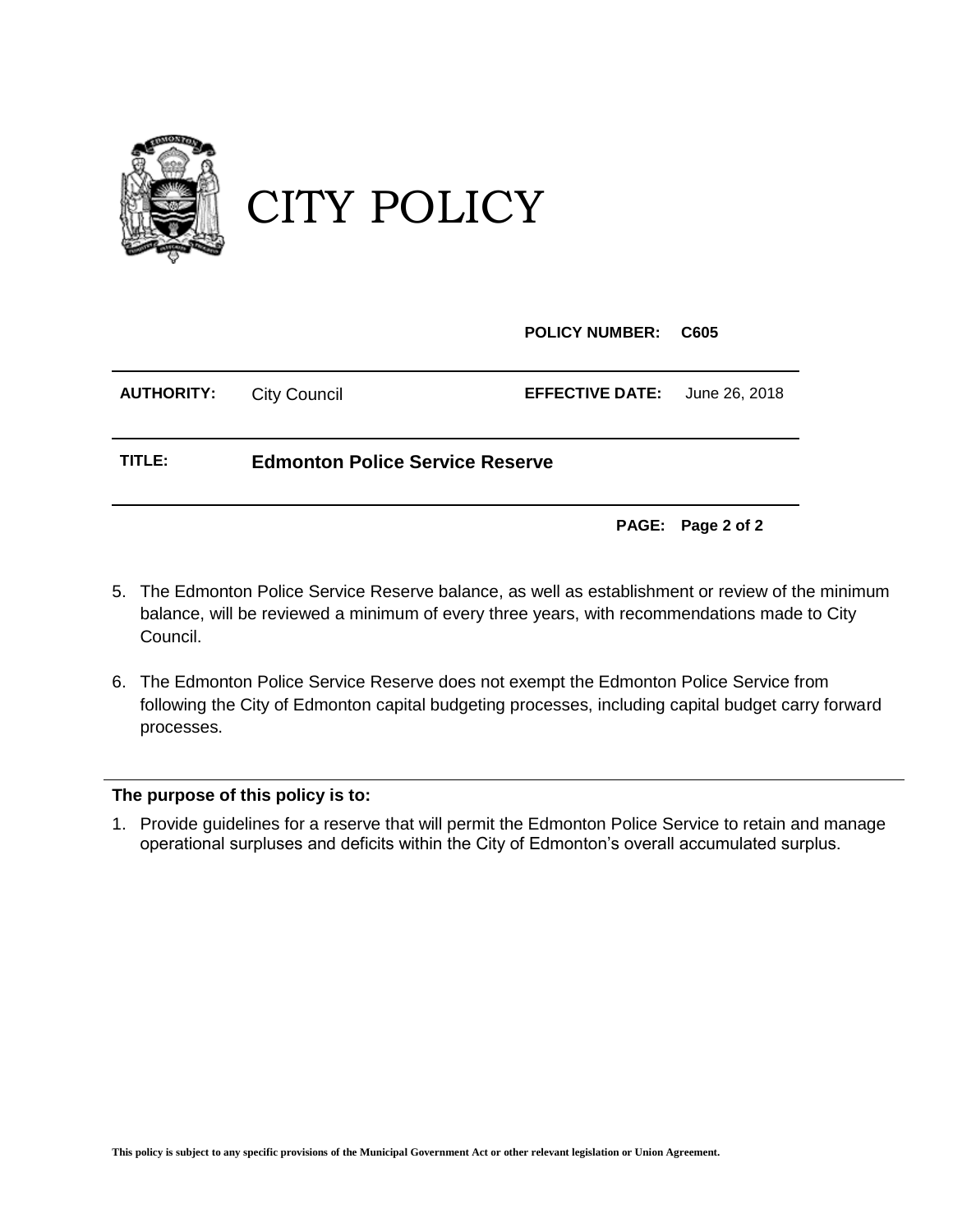

### CITY PROCEDURE

**POLICY NUMBER: C605**

**AUTHORITY:** City Manager **EFFECTIVE DATE:** June 26, 2018

**TITLE: Edmonton Police Service Reserve**

**PAGE: Page 1 of 2**

### 1. DEFINITIONS

1.1 Reserve Account represents amounts appropriated from accumulated surplus for designated requirements.

1.2 Edmonton Police Service Reserve is an uncommitted Reserve Account established for the purpose of managing operational surpluses and deficits of the Edmonton Police Service.

### 2. PROCEDURES

- 2.1 City Manager to:
	- a) Recommend to City Council approval of this Policy and amendments thereto.
	- b) Recommend to City Council approval of the establishment of and changes to the Edmonton Police Service Reserve.

Edmonton Police Commission to:

- c) Recommend transfers to or from the reserve.
- d) Recommend to City Council a strategy to replenish the Edmonton Police Service Reserve if the reserve balance falls into a deficit position.

2.2 Transfers to and from the reserve will be approved through the budget.

2.3 The Chief Financial Officer will undertake a detailed review of the Edmonton Police Service Reserve every three years as part of the City of Edmonton's reserve review process.